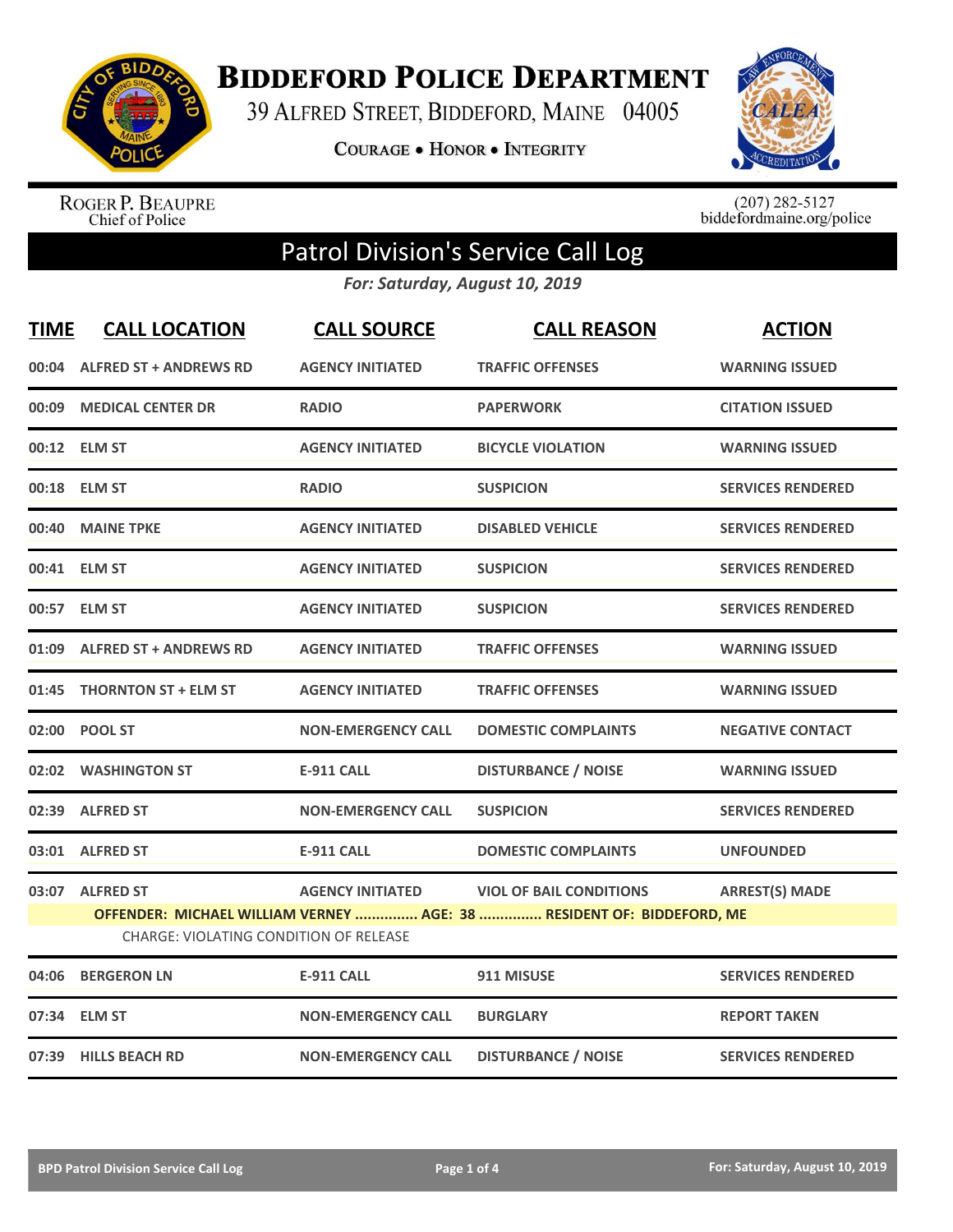## **TIME CALL LOCATION CALL SOURCE CALL REASON ACTION**

| 08:27 | <b>CHARGE: FAILING TO OBTAIN DRIVERS LICENSE</b><br><b>DARTMOUTH ST</b><br>08:30 POOL ST | E-911 CALL                | OFFENDER: GREGORY ROBERT PANORA  AGE: 39  RESIDENT OF: SACO, ME<br>911 MISUSE |                           |
|-------|------------------------------------------------------------------------------------------|---------------------------|-------------------------------------------------------------------------------|---------------------------|
|       |                                                                                          |                           |                                                                               |                           |
|       |                                                                                          |                           |                                                                               |                           |
|       |                                                                                          |                           |                                                                               | <b>NO ACTION REQUIRED</b> |
|       |                                                                                          | <b>AGENCY INITIATED</b>   | <b>TRAFFIC OFFENSES</b>                                                       | <b>VSAC ISSUED</b>        |
|       | 08:33 SOUTH ST                                                                           | <b>AGENCY INITIATED</b>   | <b>ANIMAL COMPLAINT</b>                                                       | <b>SERVICES RENDERED</b>  |
| 09:05 | <b>MOUNTAIN RD</b>                                                                       | <b>AGENCY INITIATED</b>   | <b>TRAFFIC OFFENSES</b>                                                       | <b>VSAC ISSUED</b>        |
|       | 09:25 MOUNTAIN RD                                                                        | <b>AGENCY INITIATED</b>   | <b>TRAFFIC OFFENSES</b>                                                       | <b>CITATION ISSUED</b>    |
|       |                                                                                          |                           | OFFENDER: DANIEL PATRICK COCHRANE  AGE: 57  RESIDENT OF: BIDDEFORD, ME        |                           |
|       | <b>CHARGE: OPERATE VEHICLE WITHOUT LICENSE</b>                                           |                           |                                                                               |                           |
|       | 09:48 PRECOURT ST                                                                        | <b>AGENCY INITIATED</b>   | <b>TRAFFIC OFFENSES</b>                                                       | <b>VSAC ISSUED</b>        |
|       | 10:05 PRECOURT ST                                                                        | <b>AGENCY INITIATED</b>   | <b>TRAFFIC OFFENSES</b>                                                       | <b>VSAC ISSUED</b>        |
|       | <b>10:15 MAIN ST</b>                                                                     | <b>AGENCY INITIATED</b>   | <b>ANIMAL COMPLAINT</b>                                                       | <b>WARNING ISSUED</b>     |
|       | 10:25 MAY ST                                                                             | <b>AGENCY INITIATED</b>   | <b>TRAFFIC OFFENSES</b>                                                       | <b>VSAC ISSUED</b>        |
|       | 10:28 HORRIGAN CT                                                                        | <b>WALK-IN AT STATION</b> | <b>SUSPICION</b>                                                              | <b>SERVICES RENDERED</b>  |
|       | 10:43 WADLIN RD                                                                          | <b>NON-EMERGENCY CALL</b> | <b>ANIMAL COMPLAINT</b>                                                       | <b>WARNING ISSUED</b>     |
|       | 10:51 ALFRED ST                                                                          | <b>WALK-IN AT STATION</b> | <b>SUSPICION</b>                                                              | <b>NO ACTION REQUIRED</b> |
|       | 10:52 ALFRED ST                                                                          | <b>AGENCY INITIATED</b>   | <b>TRAFFIC OFFENSES</b>                                                       | <b>WARNING ISSUED</b>     |
|       | 11:02 ALFRED ST                                                                          | <b>AGENCY INITIATED</b>   | <b>WARRANT ARREST</b>                                                         | <b>ARREST(S) MADE</b>     |
|       |                                                                                          |                           | OFFENDER: TONY FRAZIER  AGE: 21  RESIDENT OF: BIDDEFORD, ME                   |                           |
|       | <b>CHARGE: WARRANT ARREST</b>                                                            |                           |                                                                               |                           |
|       | 11:06 POOL ST                                                                            | <b>NON-EMERGENCY CALL</b> | <b>SUSPICION</b>                                                              | <b>SERVICES RENDERED</b>  |
|       | <b>11:11 MAIN ST</b>                                                                     | <b>E-911 CALL</b>         | TRESPASSING                                                                   | <b>REPORT TAKEN</b>       |
|       | <b>11:19 ANDREWS RD</b>                                                                  | <b>E-911 CALL</b>         | 911 MISUSE                                                                    | <b>NO ACTION REQUIRED</b> |
|       | 11:30 ALFRED ST                                                                          | <b>AGENCY INITIATED</b>   | <b>TRESPASSING</b>                                                            | <b>SERVICES RENDERED</b>  |
|       | 11:34 MARINER WAY                                                                        | E-911 CALL                | <b>JUVENILE OFFENSES</b>                                                      | <b>SERVICES RENDERED</b>  |
| 12:25 | <b>CRESCENT ST</b>                                                                       | <b>NON-EMERGENCY CALL</b> | <b>SUSPICION</b>                                                              | <b>SERVICES RENDERED</b>  |
|       | 13:34 WEST ST                                                                            | <b>AGENCY INITIATED</b>   | <b>TRAFFIC OFFENSES</b>                                                       | <b>VSAC ISSUED</b>        |
|       | 13:53 ALFRED ST                                                                          | <b>AGENCY INITIATED</b>   | <b>TRAFFIC OFFENSES</b>                                                       | <b>VSAC ISSUED</b>        |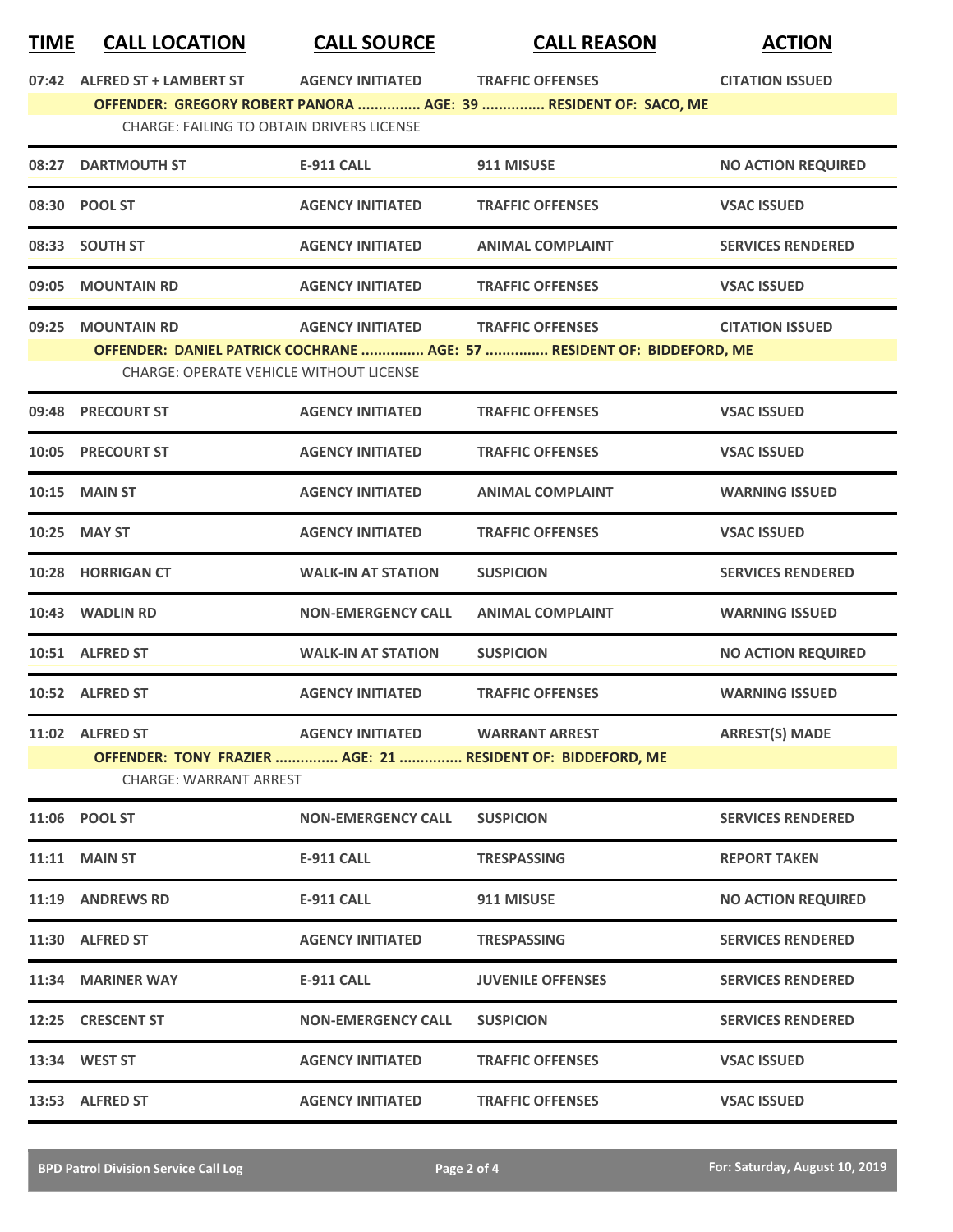| <b>TIME</b> | <b>CALL LOCATION</b>        | <b>CALL SOURCE</b>        | <b>CALL REASON</b>                          | <b>ACTION</b>                |
|-------------|-----------------------------|---------------------------|---------------------------------------------|------------------------------|
|             | 13:56 OCEAN VIEW DR         | <b>NON-EMERGENCY CALL</b> | <b>CIVIL COMPLAINT</b>                      | <b>CIVIL COMPLAINT</b>       |
|             | 14:02 HILL ST               | <b>E-911 CALL</b>         | 911 MISUSE                                  | <b>NO ACTION REQUIRED</b>    |
|             | 14:10 ALFRED ST             | <b>AGENCY INITIATED</b>   | <b>TRAFFIC OFFENSES</b>                     | <b>WARNING ISSUED</b>        |
|             | 14:16 FOURTH ST + OCEAN AVE | <b>NON-EMERGENCY CALL</b> | <b>PARKING COMPLAINT</b>                    | <b>SERVICES RENDERED</b>     |
|             | 14:23 HILL ST               | <b>AGENCY INITIATED</b>   | <b>TRAFFIC OFFENSES</b>                     | <b>VSAC ISSUED</b>           |
|             | 14:46 ELM ST                | <b>NON-EMERGENCY CALL</b> | <b>ARTICLES LOST/FOUND</b>                  | <b>SERVICES RENDERED</b>     |
|             | 15:05 WADLIN RD             | <b>AGENCY INITIATED</b>   | <b>ANIMAL COMPLAINT</b>                     | <b>NEGATIVE CONTACT</b>      |
|             | 15:25 SOUTH ST + RIVER RD   | <b>AGENCY INITIATED</b>   | <b>TRAFFIC OFFENSES</b>                     | <b>WARNING ISSUED</b>        |
|             | 15:59 DIAMOND ST            | <b>RADIO</b>              | <b>SUSPICION</b>                            | <b>SERVICES RENDERED</b>     |
|             | 16:04 BOULDER WAY           | <b>E-911 CALL</b>         | <b>SUSPICION</b>                            | <b>SERVICES RENDERED</b>     |
|             | 16:13 OLD DOGS LN           | <b>NON-EMERGENCY CALL</b> | <b>DOMESTIC COMPLAINTS</b>                  | <b>REPORT TAKEN</b>          |
|             | 16:20 ALFRED ST             | <b>NON-EMERGENCY CALL</b> | <b>COURT ORDERED CHECK IN</b>               | <b>NO ACTION REQUIRED</b>    |
| 16:30       | <b>LINCOLN ST</b>           | <b>E-911 CALL</b>         | 911 MISUSE                                  | <b>NO ACTION REQUIRED</b>    |
|             | 16:46 ELM ST                | <b>E-911 CALL</b>         | 911 MISUSE                                  | <b>UNFOUNDED</b>             |
|             | 17:03 WESTMORE AVE          | <b>NON-EMERGENCY CALL</b> | <b>PARKING COMPLAINT</b>                    | <b>SERVICES RENDERED</b>     |
|             | 17:05 PINE ST               | <b>NON-EMERGENCY CALL</b> | <b>FRAUD (INSUFFICIENT FUNDS)</b>           | <b>NEGATIVE CONTACT</b>      |
|             | 17:17 ANDREWS RD            | E-911 CALL                | 911 MISUSE                                  | <b>NO ACTION REQUIRED</b>    |
|             | 18:16 BOULDER WAY           | <b>E-911 CALL</b>         | <b>CHECK WELFARE</b>                        | <b>NO VIOLATION</b>          |
|             | 18:31 BOULDER WAY           | <b>E-911 CALL</b>         | <b>CHECK WELFARE</b>                        | <b>SERVICES RENDERED</b>     |
|             | 18:33 ANDREWS RD            | E-911 CALL                | 911 MISUSE                                  | <b>NO ACTION REQUIRED</b>    |
|             | 18:56 POOL ST               | E-911 CALL                | DV ASSAULT   CRIMINAL MISCHIEF REPORT TAKEN |                              |
|             | 20:10 SKY OAKS DR           | <b>NON-EMERGENCY CALL</b> | <b>MENTAL ILLNESS CASES</b>                 | <b>SERVICES RENDERED</b>     |
|             | 20:12 ALFRED ST + UNION ST  | <b>AGENCY INITIATED</b>   | <b>TRAFFIC OFFENSES</b>                     | <b>WARNING ISSUED</b>        |
|             | 20:14 HILL ST               | <b>E-911 CALL</b>         | <b>DOMESTIC COMPLAINTS</b>                  | <b>REPORT TAKEN</b>          |
|             | 20:42 BOULDER WAY           | <b>RADIO</b>              | <b>DRUG</b>                                 | <b>TRANSPORT TO HOSPITAL</b> |
|             | 20:42 SUMMER ST             | <b>NON-EMERGENCY CALL</b> | <b>NOISE COMPLAINT</b>                      | <b>UNFOUNDED</b>             |